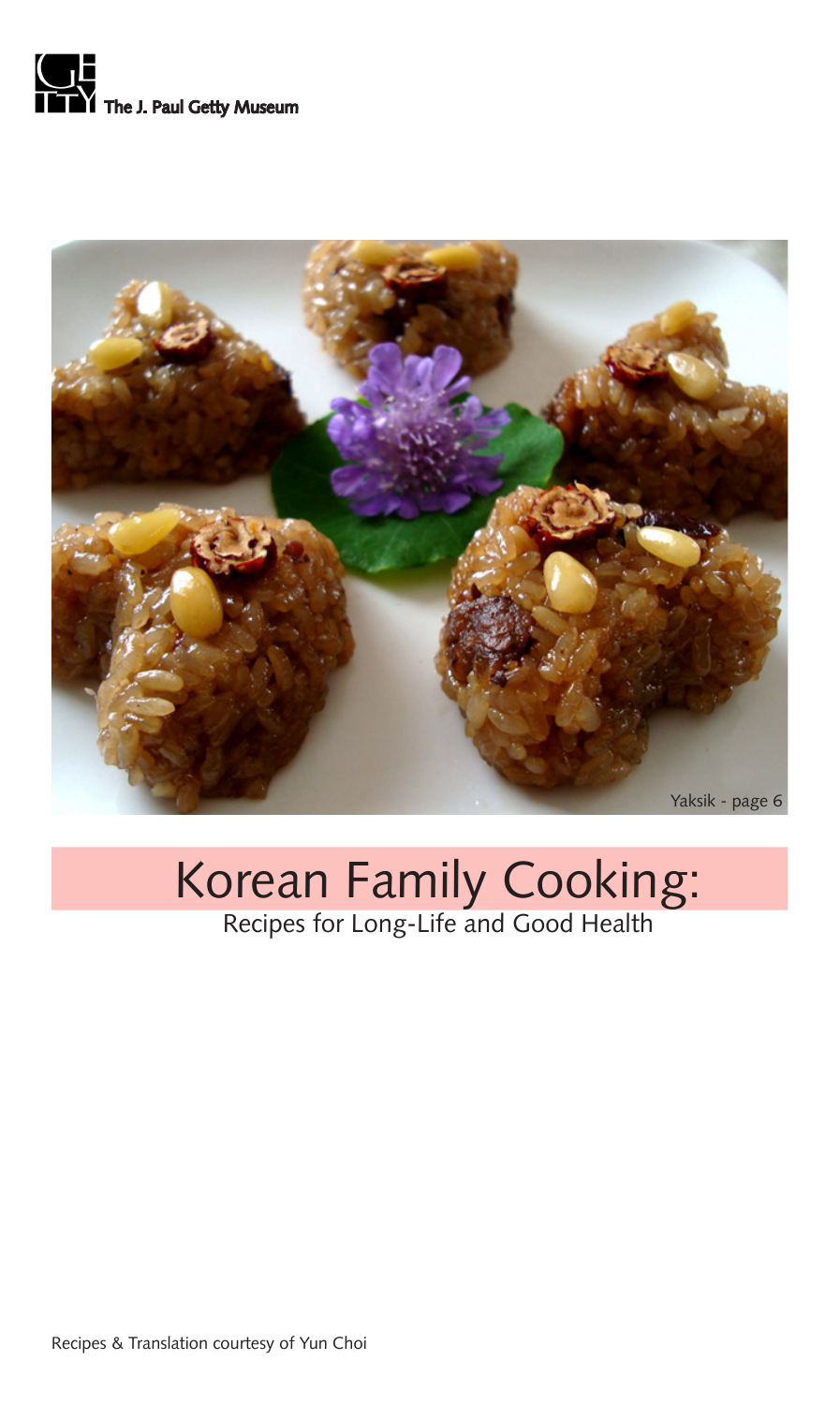### Bin Dae Tteok; NokDu Jeon (Myung Bean Pancake)

Bindaetteok is a pancake made of ground mung beans, meat, vegetables and kimchi. It was originally used as the supporter for the oil-fried meat on a large dining table. Later, it became a delicious-looking food for a binja (pauper), so it was named 'binjatteok' (pauper's cake).

Ingredients: 1 cup thin skin mung bean (geopi-nokdu) 1/4 teaspoons salt 1 cup of water 1/2 cup chopped kimchi 20g soaked bracken (cut 3-4cm in length) 1/4 cup minced pork a bit of green and red pepper

Vinegar Soy Sauce Ingredients: 1/2 tsp soy sauce 1/4 tsp vinegar 1 tsp minced green onion 1/2 tsp minced garlic 1/2 tsp sesame oil dash of black papper

Directions

- 1. Soak mung beans for approximately 8 hours and place them with water into a grinder, grind them for 1 minute, season with salt
- 2. Mix the grinded mung bean with Kimchi, bracken and pork together
- 3. Preheat the frying pan and oil. Make a round disk with ground mung bean into 5-6 cm diameter
- 4. Top with sliced green/red pepper
- 5. Serve with vinegar soy sauce

### Hwa Jeon (sweet rice cake)

Ingredients: Edible flowers Salt Sugar 1 cup sweet rice flour Vegetable oil 1/2 cup hot water Honey

- 1. Place 1 cup of sweet rice flour and a pinch of salt in a large bowl
- 2. Add 1/2 cup of hot water little by little. Knead the mixture for 5 minutes
- 3. Cut the dough into 12 pieces and roll each piece into a ball
- 4. Cover the dough with a wet cloth
- 5. Pre-heat the frying pan with oil
- 6. Press each rice cake ball into a disc about 5 cm
- 7. Place each disc-shaped rice cake on the pan and cook it. Cook both sides evenly
- 8. Place an adible flower on the top of the rice cake, then flip it over so that the flower is slightly warmed to adhere to cake
- 9. Serve with honey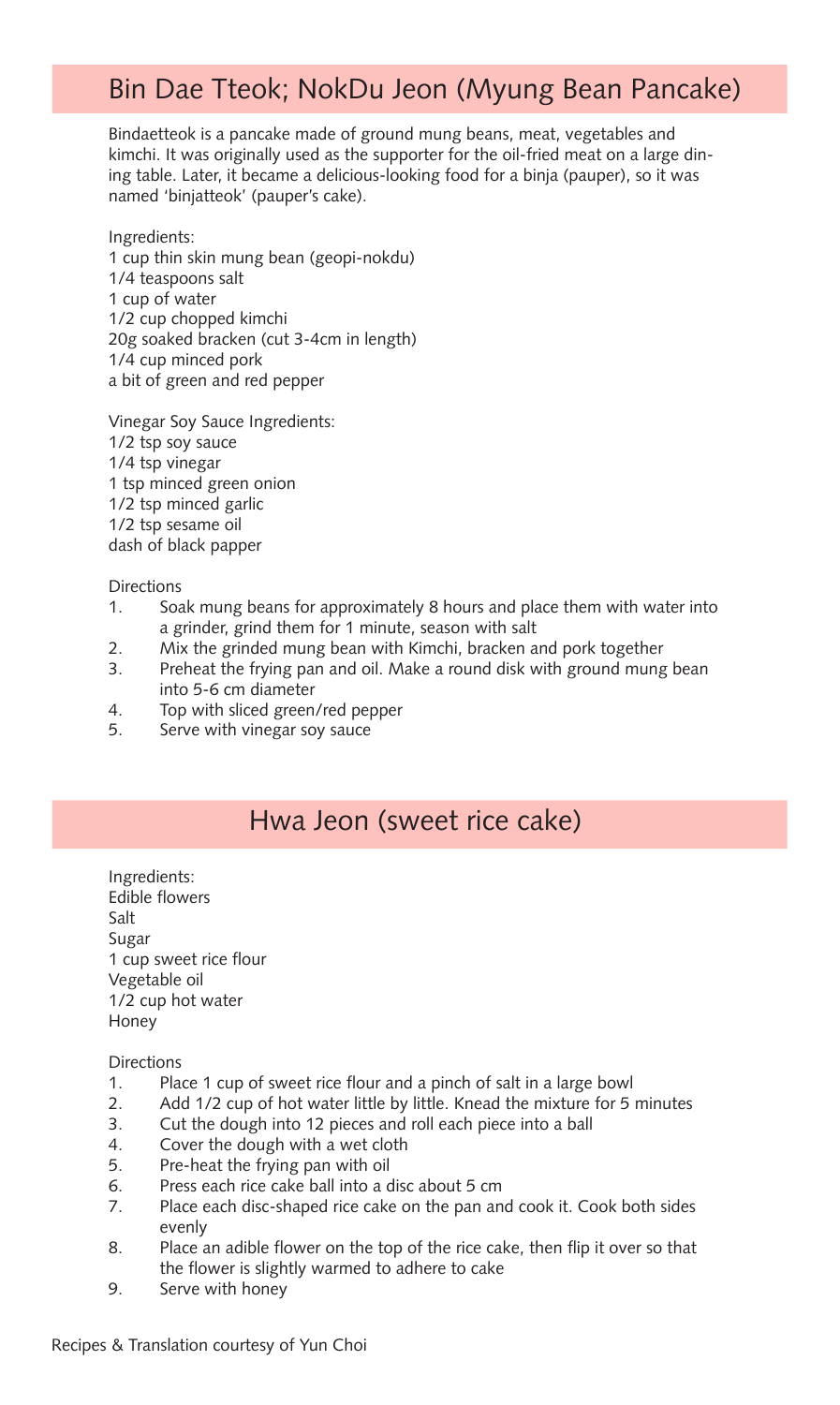## Bulgogi

Bulgogi is a dish barbecued of thinly sliced beef that is pre-marinated with various seasonings on a hot barbecue pan. Bulgogi has been popular since the 1950s when the beef was served in thin slices to make it more tender and cut down the waiting time for diners.

Ingredients: 300 g Sliced beef (sirloin) 1 onion Sliced green onion

Seasoning sauce ingredients: 2 tsp soy sauce 1 tsp sugar 1/2 tsp honey 1 tsp minced green onion 1 tsp minced garlic 1/2 tsp sesame salt 1/5 tsp ground black pepper 1/3 cup pear juice 1 tsp sesame oil

**Directions** 

- 1. Shred onion
- 2. Add seasoning sauce to the beef and mix around with hands and add onion, marinate it for 30 minutes
- 3. Heat the barbecue pan
- 4. Pan fry the beef

### Pine Nut Sauce with Seafood

Ingredients:

- 3 medium-sized shrimp 2 scallops
- 1/2 of a squid
- 1/4 of a cucumber
- 1/4 of a red bell pepper
- 1/4 of a green bell pepper
- 1 tsp pine nuts
- 1 pinch of lemon zest
- 1/5 tsp salt
- 1 tsp Korean mustard
- 1 tsp vinegar
- 1/2 tsp sugar

- 1. Clean up seafood with salt water
- 2. Slightly strike all the sea food
- 3. Shred all the vegetables
- 4. Place 1 tsp of pine nuts, a pinch of lemon zest, 1/5 tsp salt, 1 tsp Korean
- mustard, 1 tsp vinegar, 1/2 tsp sugar in a blender and make a puree
- 5. Place the seaoof and puree together and mix
- 6. Cool mixture in refrigerator before serving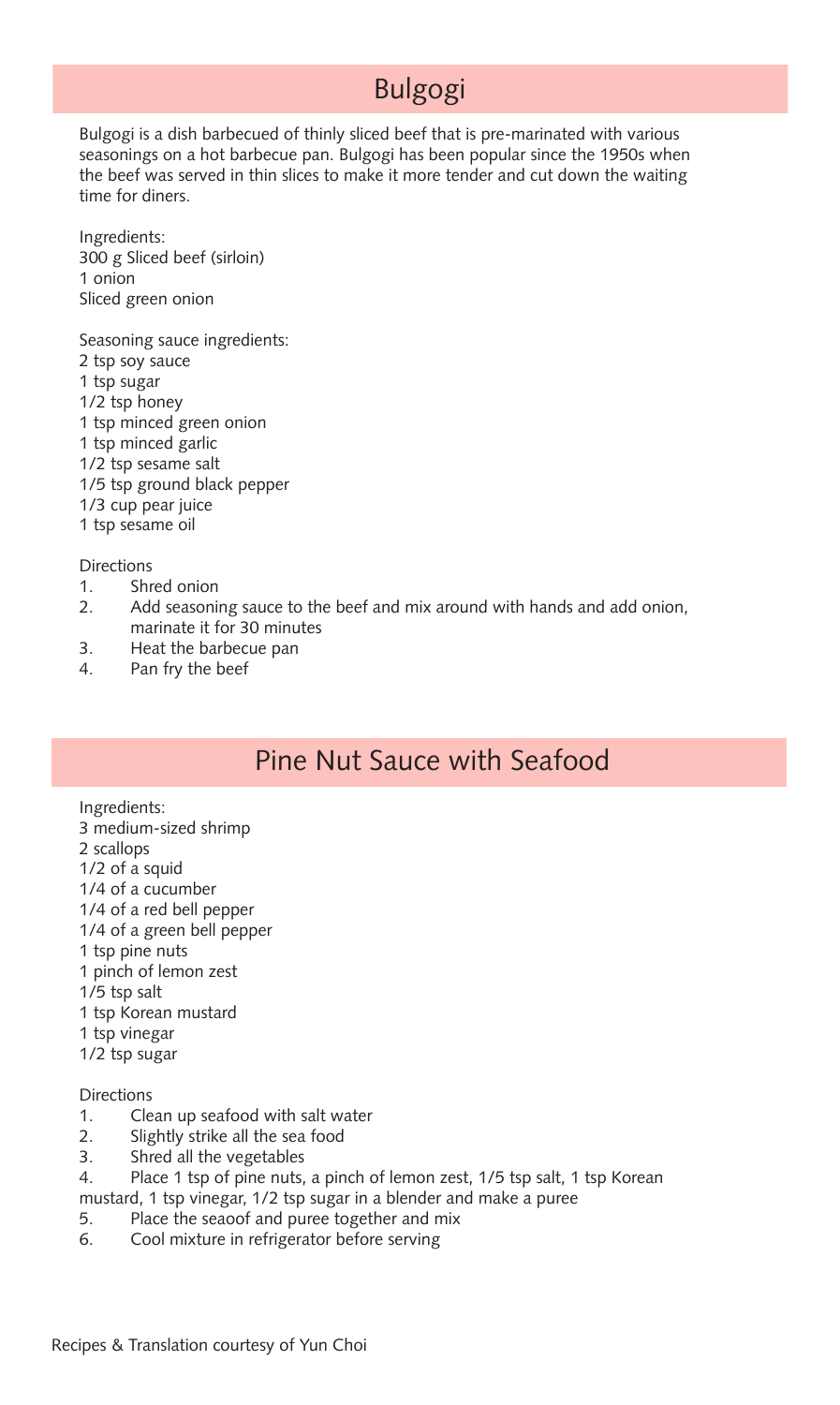### Hwayangjeok

Hwanyangjeok is a dish made of beef and ingredients in five colors such as seasoned bellflower roots, brown oak mushrooms, carrots, cucumbers and eggs that are then skewered. There are many different kinds of jeok depending on the ingredients by season.

Ingredients: 1/2 lbs. beef (top round) 7-8 skinned bellflower roots 1/2 cucumber 1/2 carrot 1 egg 2-3 ears mushroom Pine nuts

Seasoning sauce ingredients: 2 tsp soy sauce 1 tsp sugar

- 1/2 tsp honey
- 1 tsp minced green onion
- 1 tsp minced garlic
- 1/2 tsp sesame salt
- 1/5 tsp ground black pepper
- 1/3 cup pear juice
- 1 tsp sesame oil

#### Directions

- 1. Slice beef into 5 cm-wide/long and 1/2 cm-thick. Chop slightly, season with 2/3 of seasoning sauce and stir-fry
- 2. Soak mushrooms and shred 1 cm-wide and season with the remaining 1/3 of seasoning sauce and stir-fry
- 3. Clean the bellflower roots, then cut into 1 cm-wide, 1/2 cm-thick. Marinate with salt for 5 minutes
- 4. Cut cucmber and carrot into same size of bellflower roots. Marinate cucumber with salt for 2 minutes, then wipe the water off
- 5. Sautee the bellflower roots and carrot respectively for 1 minute each
- 6. Pan fry eggs and cut into 1/2 cm-thick strips
- 7. Skewer prepared foods, while coordinating colors, place them on a round dish and serve with crushed pine nuts

### Omija Punch

Omija-hwachae is a cold drink that is typically enjoyed in the summer. It has a beautiful color and is high in organic acids which are good for relieving physical fatigue and quenching thirst.

Ingredients:

- 1/5 cups omija
- 2 cups water
- 3 tsp sugar
- 2 tsp honey
- 1/4 pear
- 1 tsp pine nuts
- 1. Wash the omija, add water and let sit for 12 hours
- 2. Remove the tops of pine nuts
- 3. Filter fully-soaked omija through cotton cloths
- 4. Add sugar and honey to the omija water
- 5. Put the omija water into a punch bowl and top off with pears and pine nuts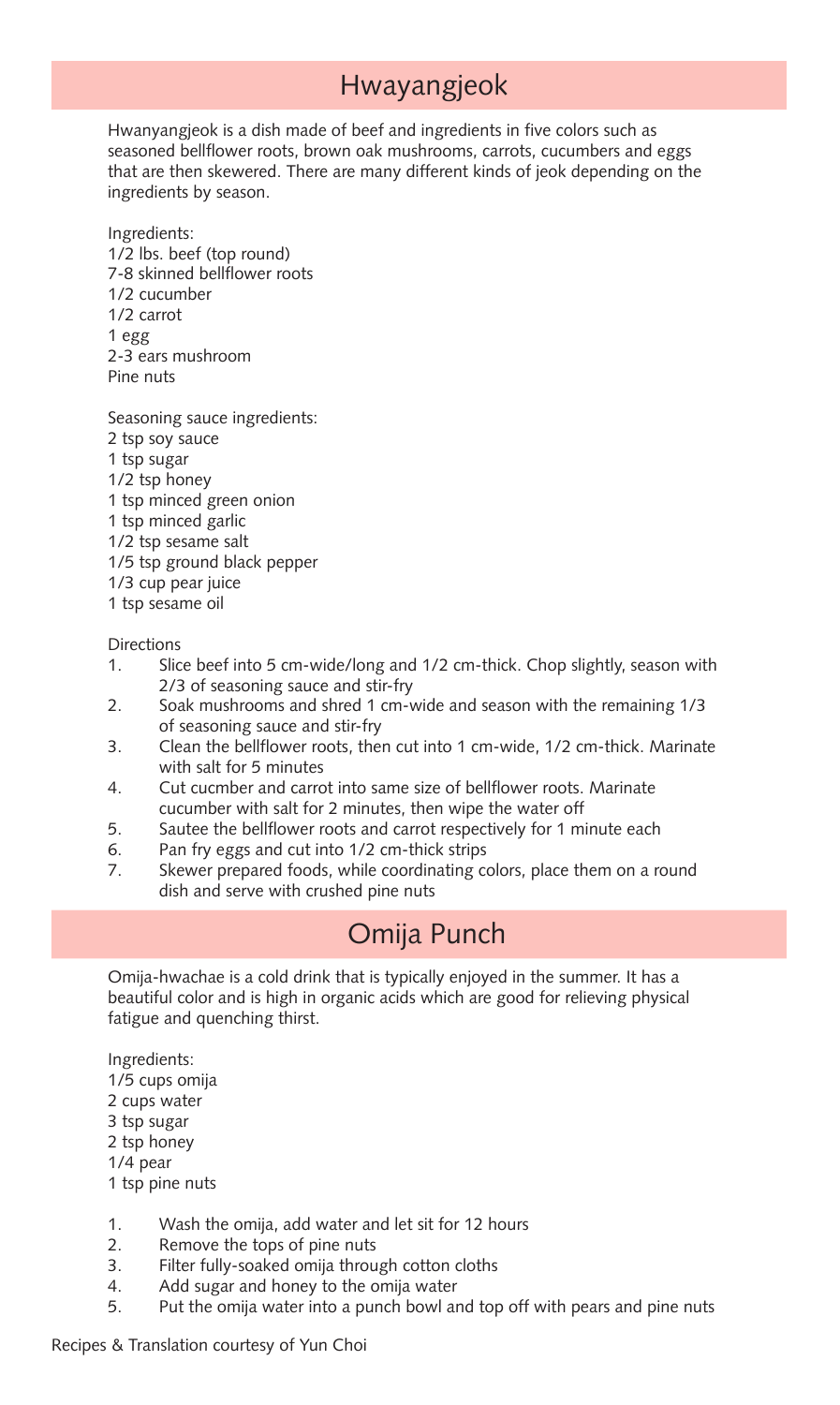### Japchae

Japchae is a dish made from sweet potato noodles, stir fried in sesame oil with various vegetables, beef and flavored with soy sauce. It may be served either hot or cold.

Ingredients: 1/2 lbs sweet potato starch noodle (dang myun) 100g beef strips (top round) 1/2 cup strip sliced mushroom 1/2 cup matched-stick size cut carrot 3/4 cup thinly sliced onion 1 bunch of spinach

- 3 cloves of garlic
- 7-8 roots of green onion

#### **Directions**

- 1. Boil noodles in boiling water for about 3 minutes. When noodles are soft, drain and place in large bowl. Toss noodles with 1 tsp of sesame oil. Set aside.
- 2. Put spinach in boiling water for 1 minute. Rinse in cold water, squeeze and cut into pieces. Add 1/2 tbs soy sauce and 1/2 tbs sesame oil and place in large bowl.
- 3. On heated pan, stir sliced garlic, onions, cut carrot and green onion with a pinch of salt
- 4. On heated pan, stir sliced mushroom and sliced beef marinated with soy sauce
- 5. Place all the prepared vegetable and noodle together, add 3 tbs of soy sauce, 2 tbs of sugar, 3 tbs of sesame seed oil, 1 tbs of pepper and mix together or stir-fry
- 6. Sprinkle 1 tbs of toasted sesame seeds and egg garnish on top

### O-saek Dae Ha Jjim (5 Colored Steamed Prawns)

Daehajjim is a dish of large prawns oven-cooked or steamed with seasoning. Prawns are considered to be a healthy food that strengthens the kidney and provides vitality and a light, clean taste.

Ingredients: 4 large shrimp 1 tbsp of rice wine 1/4 tbsp salt 1/8 tbsp of black pepper 1/2 green pepper, 1/2 red pepper 1 piece stone mushroom

1 egg

- 1. Peel the prawn shell off, leaving the head and the tail, score the back with a knife.
- 2. Cut the green pepper and red pepper into 5 cm and 0.5 cm-wide.
- 3. Soak stone mushrooms in water for 1 hour; remove the belly buttons and wash. Wipe the water off and shred into 2 cm and 0.1 cm-wide
- 4. Panfry egg for yellow/white garnish and shred into 2 cm and 0.2 cm wide.
- 5. Pour water in a steaming pot and heat it up on high heat for 5 minutes. When it gives off steam, layer the fragrant seasoning on the bottom and put the shrimps, then steam it for 5 minutes.
- 6. Take the steamed shrimps out and salt and pepper and coat with sesame oil.
- 7. Garnish shrimps with green/red pepper, yellow/white egg garnish and stone mushrooms.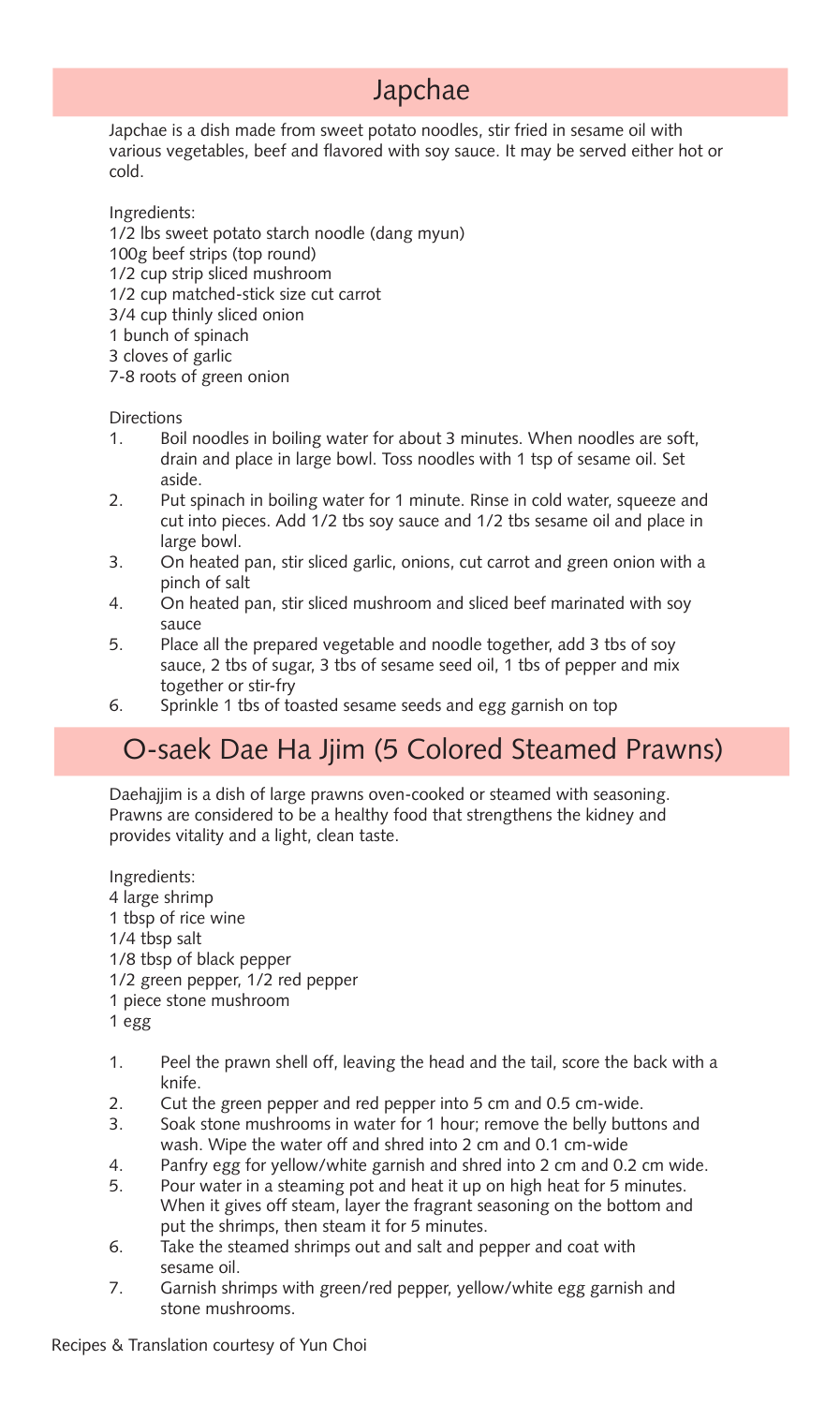### Yaksik

Ingredients: 1 1/2 cups glutinous rice 8 cups rice steaming water

Alt Water 3 tsp water 1/2 tsp salt 3 chestnuts 5 jujubes 1 tsp pine nuts

Jujube stone tea 5 jujube stone each 1 cup water

Steamed Rice Sauce 3 tsp yellow sugar 1/4 tsp cinnamon powder 1/2 tsp jujube stone tea 2 tsp honey 2 tsp sugar 1/2 tsp sesame oil

Sweet Steamed Rice Sauce 2 tsp sugar 1 tsp edible oil

- 1/2 tsp starch powder
- 3 tbsp warm water

- 1. Wash the glutinous rice and soak in water for about 3 hours.
- 2. Wipe the jujube, cut the flesh into 6 pieces.
- 3. Skin the chestnut and cut it into 6 pieces.
- 4. Remove tops of the pine nuts.
- 5. Pour water into the steaming pot, heat it up for 8 min. on high heat. When it gives off steam, layer a damp cotton cloth on the bottom, put the glutinous rice and steam it for 20 min.
- 6. Sprinkle salt into the water, mix well with wooden scoop, steam it for an other 30 min.
- 7. Put the jujube stones and water in the pot, cover the lid and simmer it for 15 min. on medium heat, strain it.
- 8. Put the sugar in the pot, heat it up for 3 min. on medium heat. When the sugar melts, coat the pan with edible oil. When the sugar turns to brown ish liquid, add the starch powder and boil it while stirring for 1 min. to make sweet steamed rice sauce.
- 9. While the steamed rice is still warm, add soy sauce, sweet steamed rice sauce, yellow sugar, cinnamon powder, jujube stone tea, honey, regular sugar and sesame oil into the steamed rice and mix them well. Mix them well again after adding chestnuts, jujube and pine nuts.
- 10. Put the mixture above steamed glutinous rice into the steaming pot for steaming in boiling water, steam it for 10 min. on high heat. Then lower the heat to medium, steam for 20 min. mix it well. Reduce the heat to low, steam it for another 10 minutes